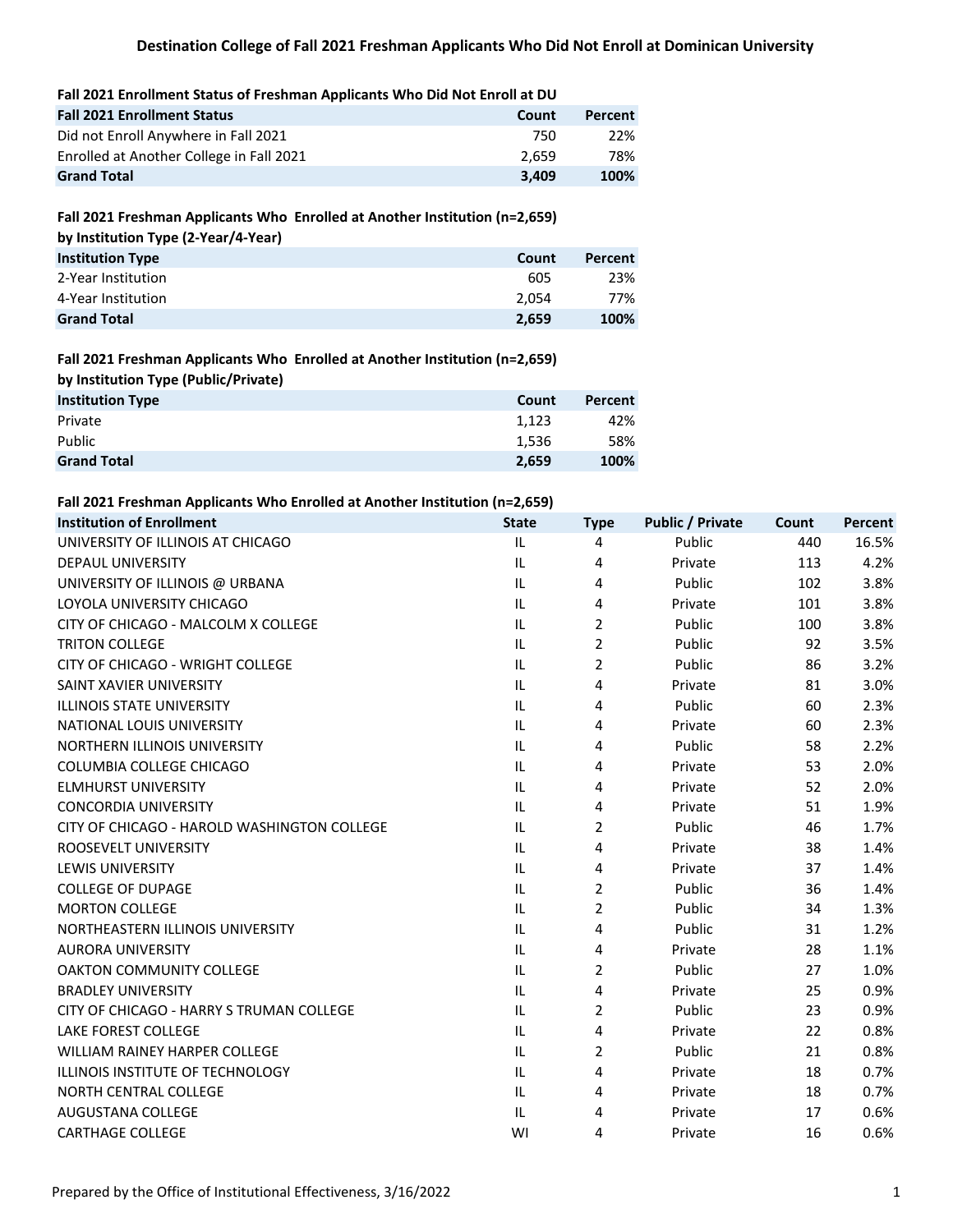| <b>Public / Private</b><br><b>Type</b><br>Public<br>CITY OF CHICAGO - RICHARD J. DALEY COLLEGE<br>IL<br>$\overline{2}$<br>16<br>$\overline{2}$<br>IL<br>Public<br>16<br><b>COLLEGE OF LAKE COUNTY</b><br>IL<br>4<br>Public<br>15<br>SOUTHERN ILLINOIS UNIVERSITY EDWARDSVILLE | 0.6%<br>0.6%<br>0.6%<br>0.5% |
|-------------------------------------------------------------------------------------------------------------------------------------------------------------------------------------------------------------------------------------------------------------------------------|------------------------------|
|                                                                                                                                                                                                                                                                               |                              |
|                                                                                                                                                                                                                                                                               |                              |
|                                                                                                                                                                                                                                                                               |                              |
| WESTERN ILLINOIS UNIVERSITY<br>IL.<br>4<br>Public<br>14                                                                                                                                                                                                                       |                              |
| SOUTHERN ILLINOIS UNIVERSITY CARBONDALE<br>IL.<br>Public<br>4<br>13                                                                                                                                                                                                           | 0.5%                         |
| MARQUETTE UNIVERSITY<br>WI<br>4<br>Private<br>12                                                                                                                                                                                                                              | 0.5%                         |
| <b>ILLINOIS COLLEGE</b><br>IL.<br>4<br>11<br>Private                                                                                                                                                                                                                          | 0.4%                         |
| $\overline{2}$<br>IL<br>Public<br>11<br>MORAINE VALLEY COMMUNITY COLLEGE                                                                                                                                                                                                      | 0.4%                         |
| $\overline{2}$<br>IL<br>Public<br><b>WAUBONSEE COMMUNITY COLLEGE</b><br>10                                                                                                                                                                                                    | 0.4%                         |
| IL<br>4<br><b>EAST WEST UNIVERSITY</b><br>Private<br>9                                                                                                                                                                                                                        | 0.3%                         |
| EASTERN ILLINOIS UNIVERSITY<br>IL<br>4<br>Public<br>9                                                                                                                                                                                                                         | 0.3%                         |
| 9<br><b>ELGIN COMMUNITY COLLEGE</b><br>IL<br>2<br>Public                                                                                                                                                                                                                      | 0.3%                         |
| 9<br>IN<br>4<br>Public<br>INDIANA UNIVERSITY BLOOMINGTON                                                                                                                                                                                                                      | 0.3%                         |
| 9<br><b>MO</b><br>4<br>SAINT LOUIS UNIVERSITY<br>Private                                                                                                                                                                                                                      | 0.3%                         |
| 9<br>UNIVERSITY OF ST. FRANCIS<br>IL<br>4<br>Private                                                                                                                                                                                                                          | 0.3%                         |
| <b>BENEDICTINE UNIVERSITY</b><br>IL<br>8<br>4<br>Private                                                                                                                                                                                                                      | 0.3%                         |
| UNIVERSITY OF ILLINOIS @ SPRINGFIELD<br>IL<br>Public<br>8<br>4                                                                                                                                                                                                                | 0.3%                         |
| 8<br>UNIVERSITY OF WISCONSIN - MILWAUKEE<br>WI<br>4<br>Public                                                                                                                                                                                                                 | 0.3%                         |
| $\overline{7}$<br>IL.<br>4<br>ILLINOIS WESLEYAN UNIVERSITY<br>Private                                                                                                                                                                                                         | 0.3%                         |
| 7<br><b>TRINITY CHRISTIAN COLLEGE</b><br>IL<br>4<br>Private                                                                                                                                                                                                                   | 0.3%                         |
| $\overline{7}$<br>UNIVERSITY OF DAYTON<br>OH<br>4<br>Private                                                                                                                                                                                                                  | 0.3%                         |
| UNIVERSITY OF MICHIGAN<br>MI<br>Public<br>7<br>4                                                                                                                                                                                                                              | 0.3%                         |
| <b>GRAND CANYON UNIVERSITY-TRADITIONAL</b><br>AZ<br>Private<br>6<br>4                                                                                                                                                                                                         | 0.2%                         |
| 6<br>MI<br>4<br><b>HOPE COLLEGE</b><br>Private                                                                                                                                                                                                                                | 0.2%                         |
| $\overline{2}$<br>IL<br>Public<br>6<br>JOLIET JUNIOR COLLEGE                                                                                                                                                                                                                  | 0.2%                         |
| $\overline{2}$<br>MCHENRY COUNTY COLLEGE<br>IL<br>Public<br>6                                                                                                                                                                                                                 | 0.2%                         |
| TRINITY INTERNATIONAL UNIVERSITY<br>IL<br>4<br>6<br>Private                                                                                                                                                                                                                   | 0.2%                         |
| UNIVERSITY OF WISCONSIN - MADISON<br>WI<br>Public<br>6<br>4                                                                                                                                                                                                                   | 0.2%                         |
| 5<br>CASE WESTERN RESERVE UNIVERSITY<br>OH<br>4<br>Private                                                                                                                                                                                                                    | 0.2%                         |
| $\overline{2}$<br>5<br>CITY OF CHICAGO - KENNEDY-KING COLLEGE<br>IL<br>Public                                                                                                                                                                                                 | 0.2%                         |
| 5<br>GA<br>4<br><b>CLARK ATLANTA UNIVERSITY</b><br>Private                                                                                                                                                                                                                    | 0.2%                         |
| <b>JUDSON UNIVERSITY</b><br>IL<br>5<br>4<br>Private                                                                                                                                                                                                                           | 0.2%                         |
| 5<br><b>KENT STATE UNIVERSITY</b><br>OH<br>Public<br>4                                                                                                                                                                                                                        | 0.2%                         |
| <b>MIAMI UNIVERSITY</b><br>Public<br>OH<br>4<br>5                                                                                                                                                                                                                             | 0.2%                         |
| 5<br>OLIVET NAZARENE UNIVERSITY UG<br>IL<br>4<br>Private                                                                                                                                                                                                                      | 0.2%                         |
| 4<br>5<br>UNIVERSITY OF DUBUQUE<br>IA<br>Private                                                                                                                                                                                                                              | 0.2%                         |
| UNIVERSITY OF IOWA<br>Public<br>5<br>IA<br>4                                                                                                                                                                                                                                  | 0.2%                         |
| <b>BUTLER UNIVERSITY</b><br>IN<br>4<br>Private<br>4                                                                                                                                                                                                                           | 0.2%                         |
| <b>CARROLL UNIVERSITY</b><br>WI<br>Private<br>4<br>4                                                                                                                                                                                                                          | 0.2%                         |
| <b>COE COLLEGE</b><br>IA<br>4<br>Private<br>4                                                                                                                                                                                                                                 | 0.2%                         |
| <b>COLLEGE OF SAINT BENEDICT</b><br>MN<br>4<br>Private<br>4                                                                                                                                                                                                                   | 0.2%                         |
| <b>GOVERNORS STATE UNIVERSITY-UNDERGRADS</b><br>IL<br>4<br>Public<br>4                                                                                                                                                                                                        | 0.2%                         |
| MILWAUKEE SCHOOL OF ENGINEERING<br>WI<br>4<br>Private<br>4                                                                                                                                                                                                                    | 0.2%                         |
| <b>MONMOUTH COLLEGE</b><br>IL.<br>4<br>Private<br>4                                                                                                                                                                                                                           | 0.2%                         |
| 2<br>Public<br>ROCK VALLEY COLLEGE<br>IL<br>4                                                                                                                                                                                                                                 | 0.2%                         |
| ST AMBROSE UNIVERSITY<br>IA<br>4<br>Private<br>4                                                                                                                                                                                                                              | 0.2%                         |
| <b>ST NORBERT COLLEGE</b><br>4<br>4<br>WI<br>Private                                                                                                                                                                                                                          | 0.2%                         |
| UNIVERSITY OF CHICAGO<br>IL<br>4<br>Private<br>4                                                                                                                                                                                                                              | 0.2%                         |
| Public<br>UNIVERSITY OF KENTUCKY<br>КY<br>4<br>4                                                                                                                                                                                                                              | 0.2%                         |
| UNIVERSITY OF MISSOURI-COLUMBIA<br>Public<br><b>MO</b><br>4<br>4                                                                                                                                                                                                              | 0.2%                         |
| VALPARAISO UNIVERSITY<br>Private<br>IN<br>4<br>4                                                                                                                                                                                                                              | 0.2%                         |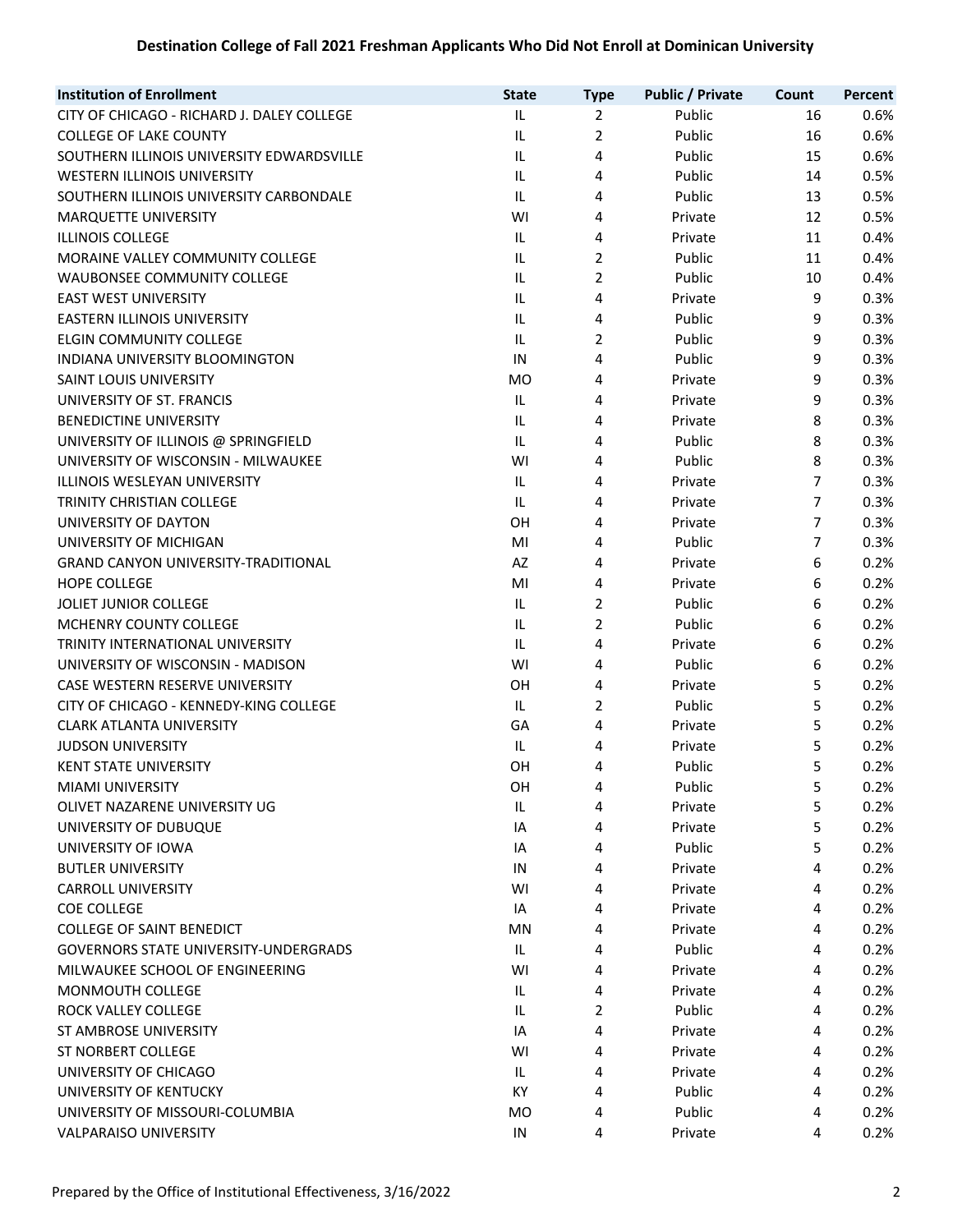| <b>Institution of Enrollment</b>                  | <b>State</b>   | <b>Type</b>    | <b>Public / Private</b> | Count          | Percent |
|---------------------------------------------------|----------------|----------------|-------------------------|----------------|---------|
| WESTERN KENTUCKY UNIVERSITY                       | KY             | 4              | Public                  | 4              | 0.2%    |
| <b>WILMINGTON COLLEGE</b>                         | OH             | 4              | Private                 | 4              | 0.2%    |
| <b>BELMONT UNIVERSITY</b>                         | <b>TN</b>      | 4              | Private                 | 3              | 0.1%    |
| <b>GRACE COLLEGE</b>                              | IN             | 4              | Private                 | 3              | 0.1%    |
| <b>IOWA STATE UNIVERSITY</b>                      | IA             | 4              | Public                  | 3              | 0.1%    |
| JACKSONVILLE UNIVERSITY                           | FL.            | 4              | Private                 | 3              | 0.1%    |
| KANKAKEE COMMUNITY COLLEGE                        | $\sf IL$       | $\overline{2}$ | Public                  | 3              | 0.1%    |
| MACALESTER COLLEGE                                | MN             | 4              | Private                 | 3              | 0.1%    |
| MILLIKIN UNIVERSITY                               | IL             | 4              | Private                 | 3              | 0.1%    |
| <b>MOUNT MARY UNIVERSITY</b>                      | WI             | 4              | Private                 | 3              | 0.1%    |
| PRAIRIE STATE COLLEGE                             | IL             | 2              | Public                  | 3              | 0.1%    |
| PURDUE UNIVERSITY NORTHWEST                       | IN             | 4              | Public                  | 3              | 0.1%    |
| ROCKFORD UNIVERSITY                               | IL             | 4              | Private                 | 3              | 0.1%    |
| THE OHIO STATE UNIVERSITY                         | OH             | 4              | Public                  | 3              | 0.1%    |
| UNIVERSITY OF MINNESOTA-TWIN CITIES UNDERGRADUATE | MN             | 4              | Public                  | 3              | 0.1%    |
| WEBSTER UNIVERSITY SEMESTER                       | <b>MO</b>      | 4              | Private                 | 3              | 0.1%    |
| WESTERN MICHIGAN UNIVERSITY                       | MI             | 4              | Public                  | 3              | 0.1%    |
| XAVIER UNIVERSITY OF LOUISIANA                    | LA             | 4              | Private                 | 3              | 0.1%    |
| <b>ADRIAN COLLEGE</b>                             | MI             | 4              | Private                 | 2              | 0.1%    |
| <b>ALBION COLLEGE</b>                             | MI             | 4              | Private                 | $\overline{2}$ | 0.1%    |
| ARIZONA STATE UNIVERSITY                          | AZ             | 4              | Public                  | 2              | 0.1%    |
| <b>BELOIT COLLEGE</b>                             | WI             | 4              | Private                 | 2              | 0.1%    |
| <b>BEREA COLLEGE</b>                              | KY             | 4              | Private                 | 2              | 0.1%    |
| <b>BRESCIA UNIVERSITY</b>                         | KY             | 4              | Private                 | 2              | 0.1%    |
| <b>CARDINAL STRITCH UNIVERSITY</b>                | WI             | 4              | Private                 | $\overline{2}$ | 0.1%    |
| <b>CHAMBERLAIN UNIVERSITY</b>                     | IL             | 4              | Private                 | 2              | 0.1%    |
| <b>CHICAGO STATE UNIVERSITY</b>                   | IL             | 4              | Public                  | $\overline{2}$ | 0.1%    |
| <b>CHRISTIAN BROTHERS UNIVERSITY</b>              | <b>TN</b>      | 4              | Private                 | $\overline{2}$ | 0.1%    |
| DOMINICAN UNIVERSITY OF CALIFORNIA                | CA             | 4              | Private                 | $\overline{2}$ | 0.1%    |
| EASTERN MICHIGAN UNIVERSITY                       | MI             | 4              | Public                  | 2              | 0.1%    |
| <b>EMORY UNIVERSITY</b>                           | GA             | 4              | Private                 | $\overline{2}$ | 0.1%    |
| <b>FLAGLER COLLEGE</b>                            | FL.            | 4              | Private                 | 2              | 0.1%    |
| <b>GRAND VALLEY STATE UNIVERSITY</b>              | MI             | 4              | Public                  | 2              | 0.1%    |
| <b>HAMPTON UNIVERSITY</b>                         | VA             | 4              | Private                 | 2              | 0.1%    |
| <b>HARRIS-STOWE STATE UNIVERSITY</b>              | MO             | 4              | Public                  | 2              | 0.1%    |
| <b>ILLINOIS CENTRAL COLLEGE</b>                   | IL             | $\overline{2}$ | Public                  | 2              | 0.1%    |
| <b>JACKSON STATE UNIVERSITY</b>                   | MS             | 4              | Public                  | 2              | 0.1%    |
| LAKE LAND COLLEGE                                 | IL             | 2              | Public                  | 2              | 0.1%    |
| LINCOLN COLLEGE                                   | IL             | 4              | Private                 | 2              | 0.1%    |
| LINCOLN LAND COMMUNITY COLLEGE                    | IL             | 2              | Public                  | 2              | 0.1%    |
| LINDENWOOD UNIVERSITY                             | M <sub>O</sub> | 4              | Private                 | 2              | 0.1%    |
| <b>LORAS COLLEGE</b>                              | IA             | 4              | Private                 | $\overline{2}$ | 0.1%    |
| <b>MARIAN UNIVERSITY</b>                          | IN             | 4              | Private                 | 2              | 0.1%    |
| MIDDLEBURY COLLEGE                                | VT             | 4              | Private                 | 2              | 0.1%    |
| <b>MOUNT MERCY UNIVERSITY</b>                     | IA             | 4              | Private                 | 2              | 0.1%    |
| <b>NEW YORK UNIVERSITY</b>                        | <b>NY</b>      | 4              | Private                 | 2              | 0.1%    |
| NORTHERN ARIZONA UNIVERSITY                       | AZ             | 4              | Public                  | 2              | 0.1%    |
| NORTHWESTERN UNIVERSITY                           | IL             | 4              | Private                 | 2              | 0.1%    |
| OHIO WESLEYAN UNIVERSITY                          | OH             | 4              | Private                 | 2              | 0.1%    |
| <b>PARIS JUNIOR COLLEGE</b>                       | ТX             | 2              | Public                  | 2              | 0.1%    |
| <b>QUINCY UNIVERSITY</b>                          | IL             | 4              | Private                 | 2              | 0.1%    |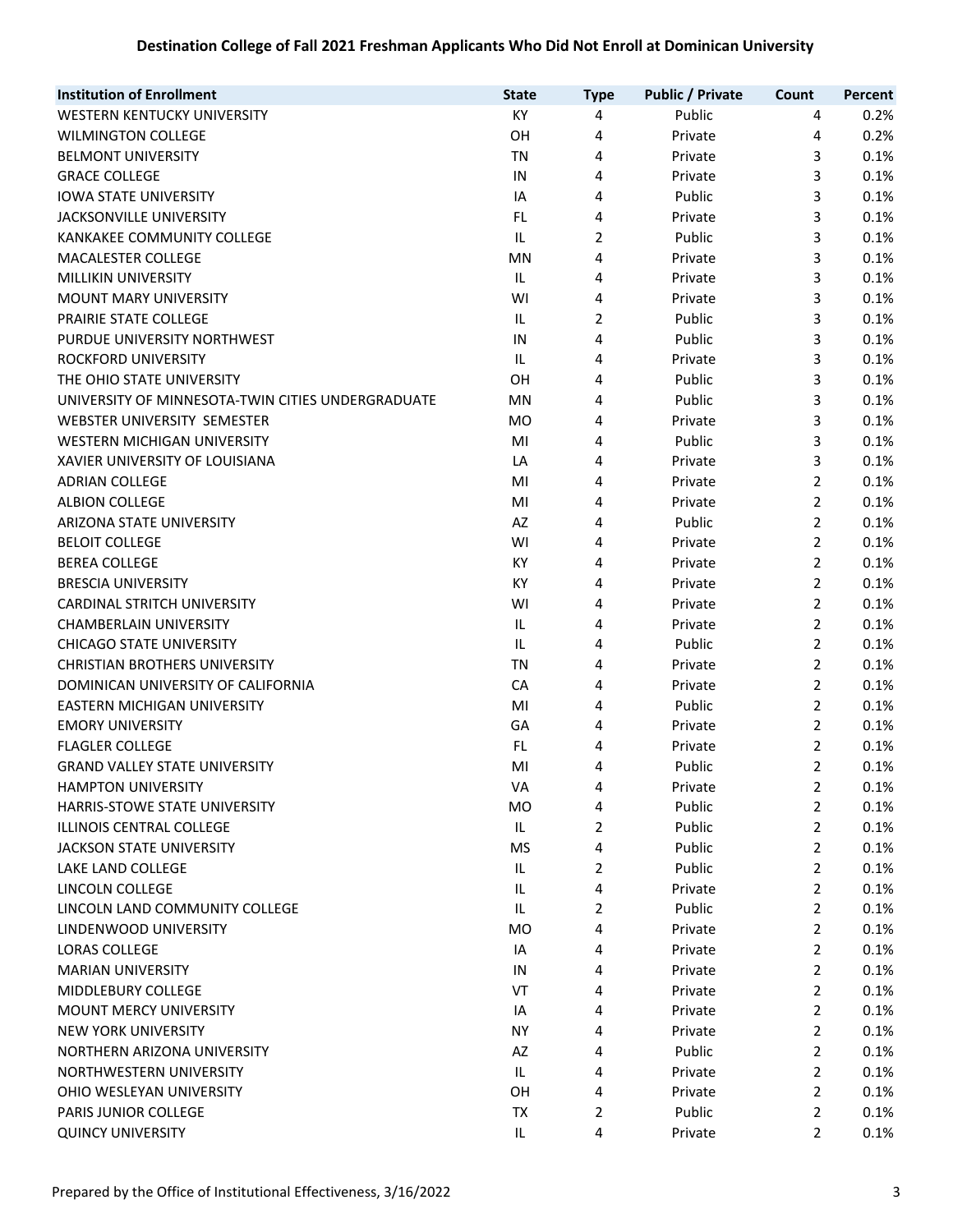| <b>Institution of Enrollment</b>               | <b>State</b> | <b>Type</b>    | <b>Public / Private</b> | Count          | Percent |
|------------------------------------------------|--------------|----------------|-------------------------|----------------|---------|
| SAGINAW VALLEY STATE UNIVERSITY                | MI           | 4              | Public                  | $\overline{2}$ | 0.1%    |
| SAINT LEO UNIVERSITY                           | FL.          | 4              | Private                 | $\overline{2}$ | 0.1%    |
| SAINT MARY'S COLLEGE                           | IN           | 4              | Private                 | 2              | 0.1%    |
| SAN DIEGO STATE UNIVERSITY                     | CA           | 4              | Public                  | $\overline{2}$ | 0.1%    |
| SOUTH SUBURBAN COLLEGE                         | IL           | $\overline{2}$ | Public                  | $\overline{2}$ | 0.1%    |
| SOUTHEAST MISSOURI STATE UNIVERSITY            | <b>MO</b>    | 4              | Public                  | $\overline{2}$ | 0.1%    |
| SOUTHERN NEW HAMPSHIRE-09WEEK                  | <b>NH</b>    | 4              | Private                 | $\overline{2}$ | 0.1%    |
| <b>SPELMAN COLLEGE</b>                         | GA           | 4              | Private                 | $\overline{2}$ | 0.1%    |
| THOMAS JEFFERSON UNIVERSITY- EAST FALLS CAMPUS | PA           | 4              | Private                 | $\overline{2}$ | 0.1%    |
| UNIVERSITY OF ARIZONA                          | AZ           | 4              | Public                  | $\overline{2}$ | 0.1%    |
| UNIVERSITY OF CENTRAL FLORIDA                  | FL.          | 4              | Public                  | $\overline{2}$ | 0.1%    |
| UNIVERSITY OF MIAMI                            | FL.          | 4              | Private                 | $\overline{2}$ | 0.1%    |
| UNIVERSITY OF NEBRASKA-LINCOLN                 | <b>NE</b>    | 4              | Public                  | 2              | 0.1%    |
| UNIVERSITY OF NORTHERN IOWA                    | IA           | 4              | Public                  | 2              | 0.1%    |
| UNIVERSITY OF SAN FRANCISCO                    | CA           | 4              | Private                 | $\overline{2}$ | 0.1%    |
| UNIVERSITY OF THE PACIFIC                      | CA           | 4              | Private                 | $\overline{2}$ | 0.1%    |
| UNIVERSITY OF TOLEDO                           | OH           | 4              | Public                  | 2              | 0.1%    |
| UNIVERSITY OF WISCONSIN - LA CROSSE            | WI           | 4              | Public                  | $\overline{2}$ | 0.1%    |
| UNIVERSITY OF WISCONSIN - SUPERIOR             | WI           | 4              | Public                  | $\overline{2}$ | 0.1%    |
| <b>VALENCIA COLLEGE</b>                        | FL           | 4              | Public                  | $\overline{2}$ | 0.1%    |
| <b>WASHINGTON UNIVERSITY</b>                   | <b>MO</b>    | 4              | Private                 | $\overline{2}$ | 0.1%    |
| <b>AGNES SCOTT COLLEGE</b>                     | GA           | 4              | Private                 | 1              | 0.0%    |
| ALABAMA A & M UNIVERSITY                       | AL           | 4              | Public                  | $\mathbf{1}$   | 0.0%    |
| ALLEGHENY COLLEGE                              | PA           | 4              | Private                 | 1              | 0.0%    |
| ALMA COLLEGE                                   | MI           | 4              | Private                 | 1              | 0.0%    |
| <b>ANDREWS UNIVERSITY</b>                      | MI           | 4              | Private                 | 1              | 0.0%    |
| ARKANSAS BAPTIST COLLEGE                       | AR           | 4              | Private                 | 1              | 0.0%    |
| <b>ASHLAND UNIVERSITY</b>                      | OH           | 4              | Private                 | 1              | 0.0%    |
| AUSTIN COMMUNITY COLLEGE DISTRICT              | TX           | $\overline{2}$ | Public                  | 1              | 0.0%    |
| <b>AVILA UNIVERSITY</b>                        | <b>MO</b>    | 4              | Private                 | 1              | 0.0%    |
| AZUSA PACIFIC UNIVERSITY- UNDERGRADUATE        | CA           | 4              | Private                 | 1              | 0.0%    |
| <b>BAKER UNIVERSITY</b>                        | KS           | 4              | Private                 | 1              | 0.0%    |
| <b>BALL STATE UNIVERSITY</b>                   | IN           | 4              | Public                  | 1              | 0.0%    |
| <b>BARRY UNIVERSITY</b>                        | FL           | 4              | Private                 | $\mathbf{1}$   | 0.0%    |
| <b>BARSTOW COMMUNITY COLLEGE</b>               | CA           | 2              | Public                  | 1              | 0.0%    |
| <b>BELHAVEN UNIVERSITY</b>                     | <b>MS</b>    | 4              | Private                 | 1              | 0.0%    |
| <b>BELMONT ABBEY COLLEGE</b>                   | <b>NC</b>    | 4              | Private                 | 1              | 0.0%    |
| <b>BENEDICTINE COLLEGE</b>                     | KS           | 4              | Private                 | 1              | 0.0%    |
| <b>BENTLEY UNIVERSITY</b>                      | MA           | 4              | Private                 | 1              | 0.0%    |
| BIRMINGHAM-SOUTHERN COLLEGE                    | AL           | 4              | Private                 | 1              | 0.0%    |
| <b>BISHOP STATE COMMUNITY COLLEGE</b>          | AL           | $\overline{2}$ | Public                  | 1              | 0.0%    |
| <b>BLACK HAWK COLLEGE</b>                      | IL           | $\overline{2}$ | Public                  | 1              | 0.0%    |
| <b>BLACKBURN COLLEGE</b>                       | IL           | 4              | Private                 | 1              | 0.0%    |
| <b>BOISE STATE UNIVERSITY</b>                  | ID           | 4              | Public                  | 1              | 0.0%    |
| <b>BOWIE STATE UNIVERSITY</b>                  | MD           | 4              | Public                  | 1              | 0.0%    |
| <b>BROWN UNIVERSITY</b>                        | RI           | 4              | Private                 | 1              | 0.0%    |
| <b>BRYANT &amp; STRATTON COLLEGE - ALBANY</b>  | NY.          | 4              | Private                 | 1              | 0.0%    |
| CALIFORNIA STATE UNIVERSITY - LONG BEACH       | CA           | 4              | Public                  | 1              | 0.0%    |
| CALIFORNIA STATE UNIVERSITY - MONTEREY BAY     | CA           | 4              | Public                  | 1              | 0.0%    |
| CALIFORNIA STATE UNIVERSITY - SACRAMENTO       | CA           | 4              | Public                  | 1              | 0.0%    |
| CAMPBELLSVILLE UNIVERSITY                      | KY           | 4              | Private                 | 1              | 0.0%    |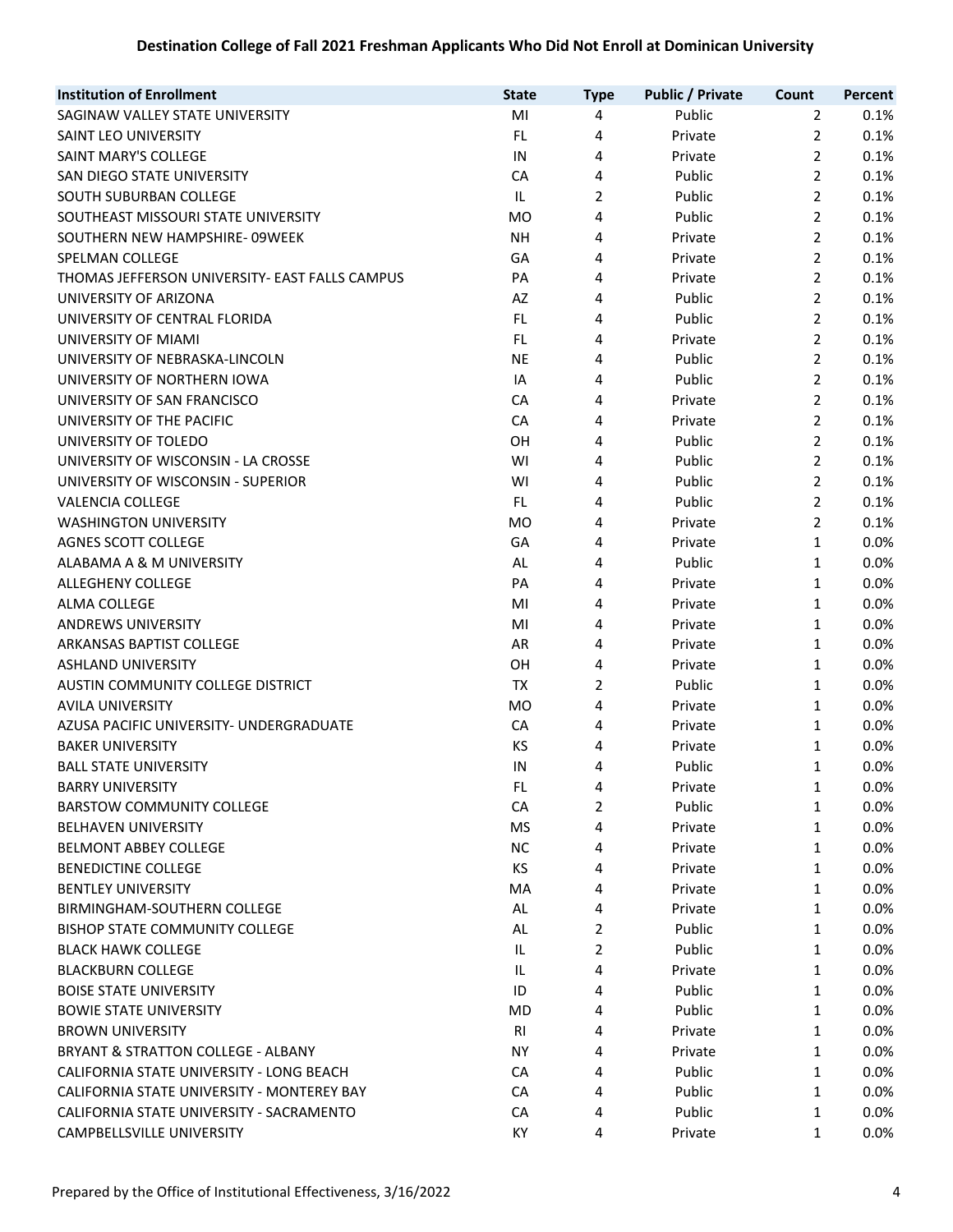| <b>Institution of Enrollment</b>            | <b>State</b> | <b>Type</b>    | <b>Public / Private</b> | Count        | Percent |
|---------------------------------------------|--------------|----------------|-------------------------|--------------|---------|
| CARL SANDBURG COLLEGE                       | IL.          | 2              | Public                  | $\mathbf{1}$ | 0.0%    |
| <b>CARROLL COLLEGE</b>                      | MT           | 4              | Private                 | $\mathbf{1}$ | 0.0%    |
| <b>CENTRAL COLLEGE</b>                      | IA           | 4              | Private                 | 1            | 0.0%    |
| <b>CENTRAL MICHIGAN UNIVERSITY</b>          | MI           | 4              | Public                  | 1            | 0.0%    |
| <b>CENTRE COLLEGE</b>                       | KY           | 4              | Private                 | 1            | 0.0%    |
| CHAPMAN UNIVERSITY-ORANGE                   | CA           | 4              | Private                 | 1            | 0.0%    |
| <b>CHARLESTON SOUTHERN UNIVERSITY</b>       | SC           | 4              | Private                 | 1            | 0.0%    |
| CITY OF CHICAGO - OLIVE-HARVEY COLLEGE      | IL.          | $\overline{2}$ | Public                  | 1            | 0.0%    |
| <b>CLARK STATE COMMUNITY COLLEGE</b>        | OH           | $\overline{2}$ | Public                  | 1            | 0.0%    |
| <b>CLARKE UNIVERSITY</b>                    | IA           | 4              | Private                 | 1            | 0.0%    |
| <b>COLLEGE OF MARIN</b>                     | CA           | 2              | Public                  | 1            | 0.0%    |
| <b>COLLEGE OF WOOSTER</b>                   | OH           | 4              | Private                 | 1            | 0.0%    |
| <b>COLORADO STATE UNIVERSITY</b>            | CO           | 4              | Public                  | 1            | 0.0%    |
| COLUMBUS COLLEGE OF ART & DESIGN            | OH           | 4              | Private                 | 1            | 0.0%    |
| <b>COLUMBUS STATE COMMUNITY COLLEGE</b>     | OH           | $\overline{2}$ | Public                  | 1            | 0.0%    |
| CONCORDIA UNIVERSITY- WISCONSIN             | WI           | 4              | Private                 | 1            | 0.0%    |
| <b>CONNECTICUT COLLEGE</b>                  | <b>CT</b>    | 4              | Private                 | 1            | 0.0%    |
| <b>CORNELL UNIVERSITY</b>                   | <b>NY</b>    | 4              | Private                 | 1            | 0.0%    |
| <b>CORNERSTONE UNIVERSITY UNDERGRADS</b>    | MI           | 4              | Private                 | 1            | 0.0%    |
| <b>CULINARY INSTITUTE OF AMERICA</b>        | <b>NY</b>    | 4              | Private                 | 1            | 0.0%    |
| <b>CUNY COLLEGE OF STATEN ISLAND</b>        | <b>NY</b>    | 4              | Public                  | 1            | 0.0%    |
| CUNY JOHN JAY COLLEGE OF CRIMINAL JUSTICE   | <b>NY</b>    | 4              | Public                  | 1            | 0.0%    |
| <b>CUYAMACA COLLEGE</b>                     | CA           | 2              | Public                  | 1            | 0.0%    |
| <b>CYPRESS COLLEGE</b>                      | CA           | $\overline{2}$ | Public                  | 1            | 0.0%    |
| <b>DEFIANCE COLLEGE</b>                     | OH           | 4              | Private                 | 1            | 0.0%    |
| DELAWARE TECHNICAL AND COMMUNITY - TERRY    | DE           | $\overline{2}$ | Public                  | $\mathbf{1}$ | 0.0%    |
| <b>DELTA COLLEGE</b>                        | MI           | $\overline{2}$ | Public                  | 1            | 0.0%    |
| <b>DENISON UNIVERSITY</b>                   | OH           | 4              | Private                 | 1            | 0.0%    |
| DEPAUW UNIVERSITY                           | IN           | 4              | Private                 | 1            | 0.0%    |
| <b>EARLHAM COLLEGE</b>                      | IN           | 4              | Private                 | 1            | 0.0%    |
| EASTERN ARIZONA COLLEGE                     | AZ           | $\overline{2}$ | Public                  | 1            | 0.0%    |
| <b>ECKERD COLLEGE</b>                       | FL.          | 4              | Private                 | 1            | 0.0%    |
| EDGEWOOD COLLEGE                            | WI           | 4              | Private                 | 1            | 0.0%    |
| <b>EMPORIA STATE UNIVERSITY</b>             | ΚS           | 4              | Public                  | $\mathbf{1}$ | 0.0%    |
| FLORIDA ATLANTIC UNIVERSITY                 | FL.          | 4              | Public                  | 1            | 0.0%    |
| FLORIDA INSTITUTE OF TECHNOLOGY             | FL.          | 4              | Private                 | 1            | 0.0%    |
| <b>FONTBONNE UNIVERSITY</b>                 | <b>MO</b>    | 4              | Private                 | 1            | 0.0%    |
| FRANCISCAN UNIVERSITY OF STEUBENVILLE       | 0H           | 4              | Private                 | 1            | 0.0%    |
| <b>FRANKLIN COLLEGE</b>                     | IN           | 4              | Private                 | 1            | 0.0%    |
| <b>FRESNO PACIFIC UNIVERSITY</b>            | CA           | 4              | Private                 | 1            | 0.0%    |
| <b>GALLAUDET UNIVERSITY</b>                 | DC           | 4              | Private                 | 1            | 0.0%    |
| <b>GEORGE WASHINGTON UNIVERSITY</b>         | DC           | 4              | Private                 | 1            | 0.0%    |
| <b>GEORGIA STATE UNIVERSITY</b>             | GA           | 4              | Public                  | 1            | 0.0%    |
| GEORGIA STATE UNIVERSITY- PERIMETER COLLEGE | GA           | $\overline{2}$ | Public                  | 1            | 0.0%    |
| <b>GETTYSBURG COLLEGE</b>                   | PA           | 4              | Private                 | 1            | 0.0%    |
| <b>GOLDEN WEST COLLEGE</b>                  | CA           | $\overline{2}$ | Public                  | 1            | 0.0%    |
| <b>GORDON COLLEGE</b>                       | MA           | 4              | Private                 | 1            | 0.0%    |
| <b>GORDON STATE COLLEGE</b>                 | GA           | 4              | Public                  | 1            | 0.0%    |
| <b>GRINNELL COLLEGE</b>                     | IA           | 4              | Private                 | 1            | 0.0%    |
| <b>GUSTAVUS ADOLPHUS COLLEGE</b>            | <b>MN</b>    | 4              | Private                 | 1            | 0.0%    |
| <b>HANOVER COLLEGE</b>                      | IN           | 4              | Private                 | 1            | 0.0%    |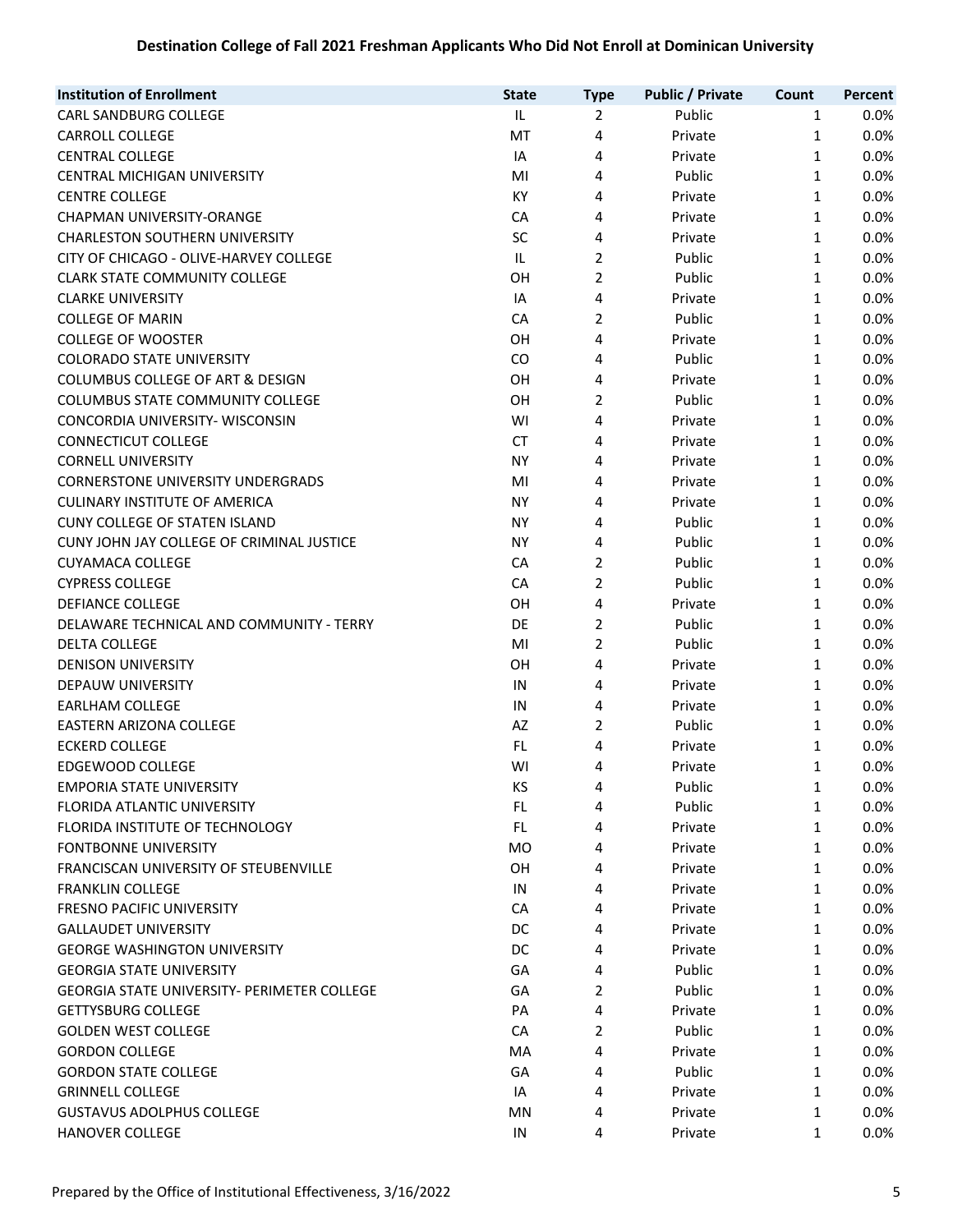| <b>Institution of Enrollment</b><br><b>Public / Private</b><br><b>State</b><br>Count<br><b>Type</b> |              | Percent |
|-----------------------------------------------------------------------------------------------------|--------------|---------|
| HAWAII PACIFIC UNIVERSITY<br>HI<br>4<br>Private                                                     | $\mathbf{1}$ | 0.0%    |
| $\overline{2}$<br>IL<br>Public<br><b>HEARTLAND COMMUNITY COLLEGE</b>                                | $\mathbf{1}$ | 0.0%    |
| $\overline{2}$<br>MI<br><b>HENRY FORD COLLEGE</b><br>Public                                         | 1            | 0.0%    |
| WI<br>4<br><b>HERZING UNIVERSITY-MADISON</b><br>Private                                             | 1            | 0.0%    |
| <b>HIGH POINT UNIVERSITY</b><br><b>NC</b><br>4<br>Private                                           | 1            | 0.0%    |
| $\overline{2}$<br>HILLSBOROUGH COMMUNITY COLLEGE<br>FL.<br>Public                                   | 1            | 0.0%    |
| <b>HOLY CROSS COLLEGE</b><br>4<br>IN<br>Private                                                     | 1            | 0.0%    |
| HUNTINGTON UNIVERSITY<br>4<br>IN<br>Private                                                         | 1            | 0.0%    |
| INDIANA INSTITUTE OF TECHNOLOGY<br>IN<br>4<br>Private                                               | 1            | 0.0%    |
| <b>INDIANA STATE UNIVERSITY</b><br>Public<br>IN<br>4                                                | 1            | 0.0%    |
| <b>INDIANA UNIVERSITY NORTHWEST</b><br>Public<br>IN<br>4                                            | 1            | 0.0%    |
| INDIANA UNIVERSITY PURDUE UNIVERSITY INDIANAPOLIS<br>Public<br>IN<br>4                              | 1            | 0.0%    |
| <b>INDIANA UNIVERSITY SOUTH BEND</b><br>IN<br>4<br>Public                                           | 1            | 0.0%    |
| 4<br>INDIANA WESLEYAN UNIVERSITY<br>IN<br>Private                                                   | 1            | 0.0%    |
| INDIANA WESLEYAN UNIVERSITY - APS U/G<br>IN<br>4<br>Private                                         | 1            | 0.0%    |
| IOWA WESLEYAN UNIVERSITY<br>IA<br>4<br>Private                                                      | 1            | 0.0%    |
| $\overline{2}$<br><b>IVY TECH COMMUNITY COLLEGE</b><br>Public<br>IN                                 | 1            | 0.0%    |
| JARVIS CHRISTIAN COLLEGE<br>TX<br>4<br>Private                                                      | 1            | 0.0%    |
| $\overline{2}$<br>JOHN A LOGAN COLLEGE<br>IL<br>Public                                              | 1            | 0.0%    |
| $\overline{2}$<br>IL<br>Public<br>JOHN WOOD COMMUNITY COLLEGE                                       | 1            | 0.0%    |
| JOHNS HOPKINS UNIVERSITY ARTSSCIENCES ENGINEERING<br>MD<br>4<br>Private                             | 1            | 0.0%    |
| PA<br><b>JUNIATA COLLEGE</b><br>4<br>Private                                                        | 1            | 0.0%    |
| MI<br>KALAMAZOO COLLEGE<br>4<br>Private                                                             | 1            | 0.0%    |
| KENTUCKY CHRISTIAN UNIVERSITY<br>KY<br>4<br>Private                                                 | 1            | 0.0%    |
| OH<br>4<br><b>KENYON COLLEGE</b><br>Private                                                         | 1            | 0.0%    |
| KETTERING UNIVERSITY AKA GMI ENG. & MGMT INST.<br>MI<br>4<br>Private                                | $\mathbf{1}$ | 0.0%    |
| KIRKWOOD COMMUNITY COLLEGE<br>2<br>Public<br>IA                                                     | 1            | 0.0%    |
| IL<br><b>KNOX COLLEGE</b><br>4<br>Private                                                           | 1            | 0.0%    |
| LA SIERRA UNIVERSITY<br>CA<br>4<br>Private                                                          | 1            | 0.0%    |
| LAKE ERIE COLLEGE<br>OH<br>4<br>Private                                                             | 1            | 0.0%    |
| LAKE MICHIGAN COLLEGE<br>MI<br>Public<br>4                                                          | 1            | 0.0%    |
| LAWRENCE TECHNOLOGICAL UNIVERSITY<br>MI<br>Private<br>4                                             | 1            | 0.0%    |
| <b>LAWRENCE UNIVERSITY</b><br>WI<br>4<br>Private                                                    | 1            | 0.0%    |
| LE MOYNE COLLEGE<br>NY.<br>4<br>Private                                                             | 1            | 0.0%    |
| LINFIELD COLLEGE<br>OR<br>4<br>Private                                                              | 1            | 0.0%    |
| $\overline{2}$<br>TX<br>LONE STAR COLLEGE SYSTEM DISTRICT<br>Public                                 | 1            | 0.0%    |
| LONG BEACH CITY COLLEGE<br>CA<br>2<br>Public                                                        | 1            | 0.0%    |
| LOYOLA MARYMOUNT UNIVERSITY<br>CA<br>4<br>Private                                                   | 1            | 0.0%    |
| LOYOLA UNIVERSITY IN NEW ORLEANS<br>LA<br>4<br>Private                                              | 1            | 0.0%    |
| LUTHER COLLEGE<br>IA<br>4<br>Private                                                                | 1            | 0.0%    |
| LYCOMING COLLEGE<br>PA<br>4<br>Private                                                              | 1            | 0.0%    |
| MARSHALL UNIVERSITY HUNTINGTON<br>WV<br>4<br>Public                                                 | 1            | 0.0%    |
| MARYMOUNT MANHATTAN COLLEGE<br><b>NY</b><br>4<br>Private                                            | 1            | 0.0%    |
| <b>MARYVILLE UNIVERSITY</b><br><b>MO</b><br>4<br>Private                                            | 1            | 0.0%    |
| MASSACHUSETTS COLLEGE OF LIBERAL ARTS<br>MA<br>4<br>Public                                          | 1            | 0.0%    |
| MASSACHUSETTS INSTITUTE OF TECHNOLOGY<br>MA<br>4<br>Private                                         | 1            | 0.0%    |
| <b>MERCER UNIVERSITY</b><br>GA<br>4<br>Private                                                      | 1            | 0.0%    |
| OH<br>Public<br>MIAMI UNIVERSITY- MIDDLETOWN CAMPUS<br>4                                            | 1            | 0.0%    |
| MICHIGAN STATE UNIVERSITY<br>MI<br>Public<br>4                                                      | 1            | 0.0%    |
| <b>MIDLAND UNIVERSITY</b><br><b>NE</b><br>Private<br>4                                              | 1            | 0.0%    |
| MISSOURI SOUTHERN STATE UNIVERSITY<br>Public<br><b>MO</b><br>4                                      | 1            | 0.0%    |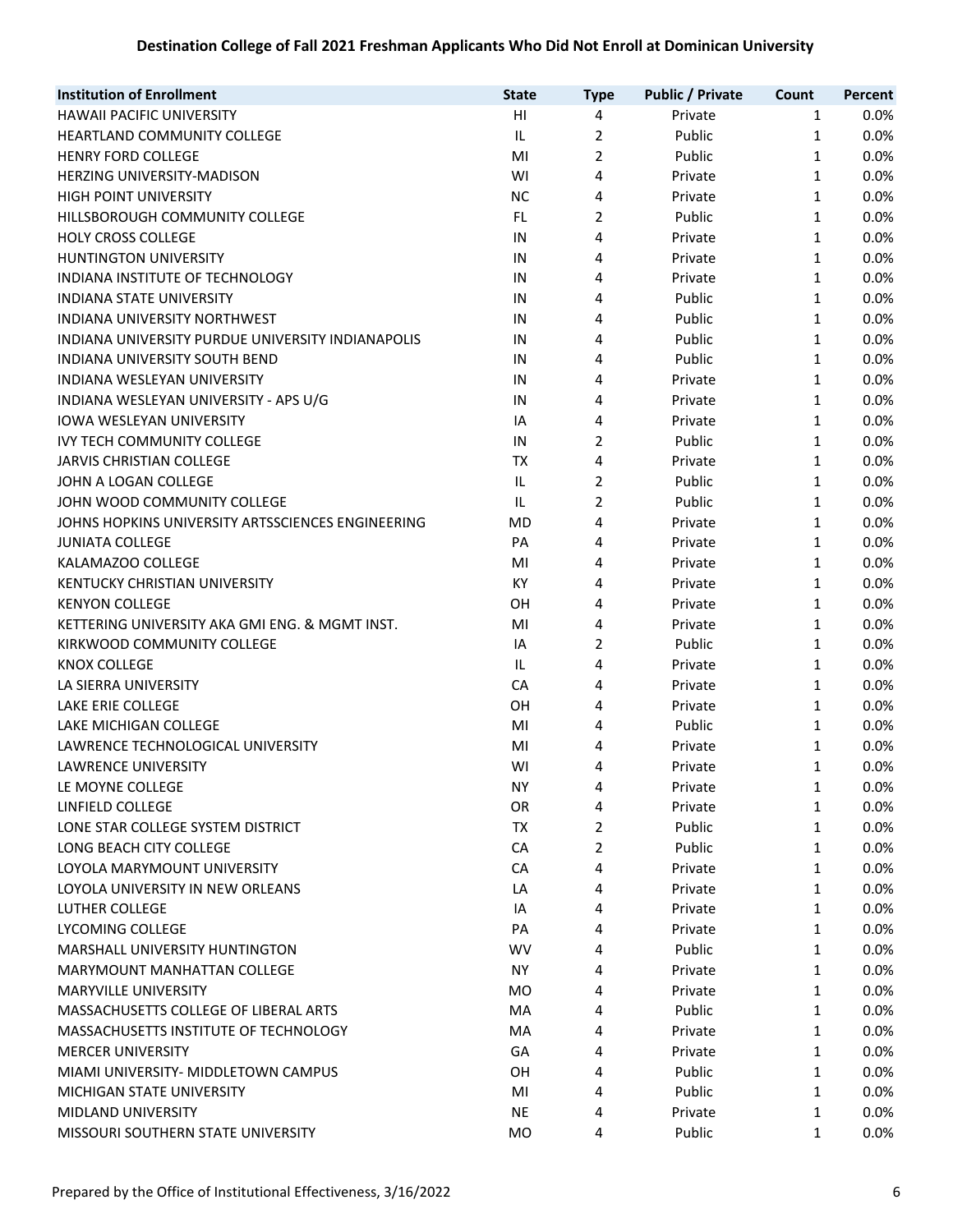| <b>Institution of Enrollment</b>     | <b>State</b>   | <b>Type</b>    | <b>Public / Private</b> | Count        | Percent |
|--------------------------------------|----------------|----------------|-------------------------|--------------|---------|
| MONTCLAIR STATE UNIVERSITY           | <b>NJ</b>      | 4              | Public                  | $\mathbf{1}$ | 0.0%    |
| MONTGOMERY COUNTY COMMUNITY COLLEGE  | PA             | $\overline{2}$ | Public                  | 1            | 0.0%    |
| MORAINE PARK TECHNICAL COLLEGE       | WI             | $\overline{2}$ | Public                  | 1            | 0.0%    |
| MOREHOUSE COLLEGE                    | GA             | 4              | Private                 | $\mathbf{1}$ | 0.0%    |
| MOTT COMMUNITY COLLEGE               | MI             | $\overline{2}$ | Public                  | 1            | 0.0%    |
| MOUNT HOLYOKE COLLEGE                | MA             | 4              | Private                 | $\mathbf{1}$ | 0.0%    |
| MOUNT MARTY UNIVERSITY               | SD             | 4              | Private                 | 1            | 0.0%    |
| MOUNT ST JOSEPH UNIVERSITY           | OH             | 4              | Private                 | 1            | 0.0%    |
| <b>MUSKINGUM UNIVERSITY</b>          | OH             | 4              | Private                 | 1            | 0.0%    |
| NEW MEXICO STATE UNIVERSITY-DONA ANA | NM             | 2              | Public                  | 1            | 0.0%    |
| NORTH CAROLINA A&T STATE UNIVERSITY  | <b>NC</b>      | 4              | Public                  | 1            | 0.0%    |
| NORTHEASTERN OKLAHOMA A&M COLLEGE    | OK             | $\overline{2}$ | Public                  | 1            | 0.0%    |
| NORTHERN KENTUCKY UNIVERSITY         | KY             | 4              | Public                  | 1            | 0.0%    |
| NORTHERN MICHIGAN UNIVERSITY         | MI             | 4              | Public                  | 1            | 0.0%    |
| <b>NORWICH UNIVERSITY</b>            | VT             | 4              | Private                 | $\mathbf{1}$ | 0.0%    |
| NOVA SOUTHEASTERN UNIVERSITY         | FL.            | 4              | Private                 | 1            | 0.0%    |
| OAKLAND CITY UNIVERSITY              | IN             | 4              | Private                 | $\mathbf{1}$ | 0.0%    |
| OHIO CHRISTIAN UNIVERSITY            | OH             | 4              | Private                 | $\mathbf{1}$ | 0.0%    |
| OHIO DOMINICAN UNIVERSITY            | OH             | 4              | Private                 | 1            | 0.0%    |
| OTTERBEIN UNIVERSITY                 | OH             | 4              | Private                 | 1            | 0.0%    |
| <b>OWENS COMMUNITY COLLEGE</b>       | OH             | 2              | Public                  | 1            | 0.0%    |
| <b>PARK UNIVERSITY</b>               | <b>MO</b>      | 4              | Private                 | 1            | 0.0%    |
| PENNSYLVANIA STATE UNIVERSITY        | PA             | 4              | Public                  | 1            | 0.0%    |
| PEPPERDINE UNIVERSITY                | CA             | 4              | Private                 | 1            | 0.0%    |
| PHILANDER SMITH COLLEGE              | AR             | 4              | Private                 | 1            | 0.0%    |
| QUEENS UNIVERSITY OF CHARLOTTE       | <b>NC</b>      | 4              | Private                 | 1            | 0.0%    |
| SACRED HEART UNIVERSITY              | <b>CT</b>      | 4              | Private                 | 1            | 0.0%    |
| SAINT MARY'S UNIV OF MINNESOTA       | MN             | 4              | Private                 | 1            | 0.0%    |
| SAINT PETER'S UNIVERSITY             | NJ             | 4              | Private                 | 1            | 0.0%    |
| SAINT VINCENT COLLEGE                | PA             | 4              | Private                 | 1            | 0.0%    |
| SALVE REGINA UNIVERSITY              | R <sub>l</sub> | 4              | Private                 | 1            | 0.0%    |
| SAN ANTONIO COLLEGE                  | <b>TX</b>      | 2              | Public                  | 1            | 0.0%    |
| SANTA CLARA UNIVERSITY               | CA             | 4              | Private                 | 1            | 0.0%    |
| SANTA FE COLLEGE                     | FL             | 4              | Public                  | $\mathbf{1}$ | 0.0%    |
| SAVANNAH COLLEGE OF ART AND DESIGN   | GA             | 4              | Private                 | 1            | $0.0\%$ |
| <b>SEATTLE UNIVERSITY</b>            | <b>WA</b>      | 4              | Private                 | 1            | 0.0%    |
| SHORELINE COMMUNITY COLLEGE          | <b>WA</b>      | 2              | Public                  | 1            | 0.0%    |
| SIERRA COLLEGE                       | CA             | 2              | Public                  | 1            | 0.0%    |
| SIERRA NEVADA COLLEGE                | <b>NV</b>      | 4              | Private                 | 1            | 0.0%    |
| SOUTH CAROLINA STATE UNIVERSITY      | <b>SC</b>      | 4              | Public                  | $\mathbf{1}$ | 0.0%    |
| SOUTH PLAINS COLLEGE                 | TX             | 2              | Public                  | 1            | 0.0%    |
| SOUTH TEXAS COLLEGE                  | TX             | 4              | Public                  | 1            | 0.0%    |
| SOUTHEASTERN COMMUNITY COLLEGE       | IA             | 2              | Public                  | 1            | 0.0%    |
| SOUTHERN OREGON UNIVERSITY           | OR.            | 4              | Public                  | 1            | 0.0%    |
| SOUTHERN UTAH UNIVERSITY             | UT             | 4              | Public                  | 1            | 0.0%    |
| SPRING ARBOR UNIVERSITY              | MI             | 4              | Private                 | 1            | 0.0%    |
| ST EDWARDS UNIVERSITY                | TX             | 4              | Private                 | 1            | 0.0%    |
| <b>ST FRANCIS COLLEGE</b>            | <b>NY</b>      | 4              | Private                 | 1            | 0.0%    |
| ST THOMAS UNIVERSITY                 | FL             | 4              | Private                 | 1            | 0.0%    |
| ST. CHARLES COMMUNITY COLLEGE        | <b>MO</b>      | 2              | Public                  | 1            | 0.0%    |
| STETSON UNIVERSITY                   | FL             | 4              | Private                 | 1            | 0.0%    |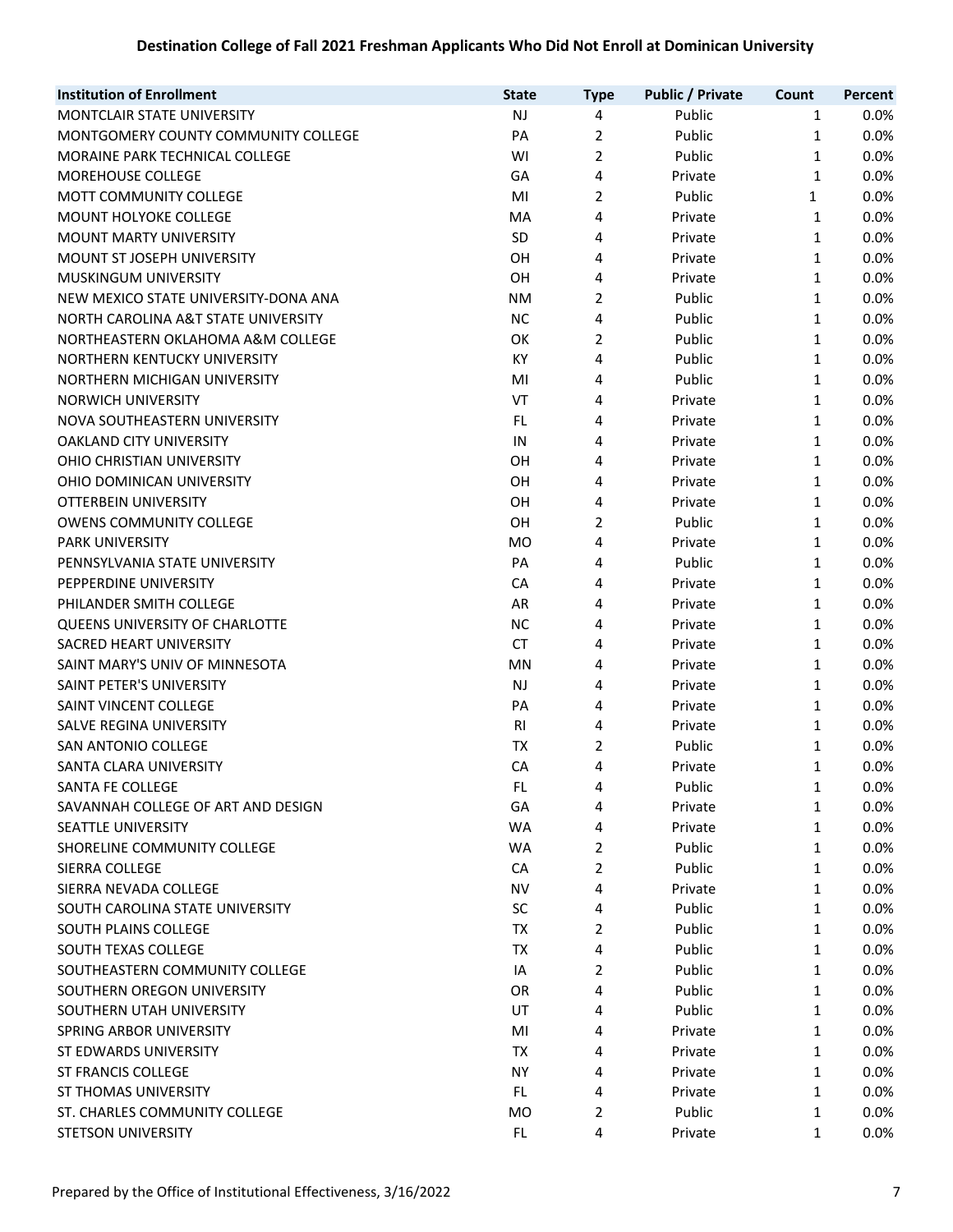| <b>Type</b>                                                                              |      |
|------------------------------------------------------------------------------------------|------|
| STEVENS INSTITUTE OF TECHNOLOGY<br><b>NJ</b><br>Private<br>4<br>$\mathbf{1}$             | 0.0% |
| SUNY FASHION INSTITUTE OF TECHNOLOGY<br><b>NY</b><br>4<br>Public<br>$\mathbf{1}$         | 0.0% |
| <b>NY</b><br>4<br>Public<br>$\mathbf{1}$<br><b>SUNY OSWEGO</b>                           | 0.0% |
| SWARTHMORE COLLEGE<br>PA<br>4<br>$\mathbf{1}$<br>Private                                 | 0.0% |
| <b>TALLADEGA COLLEGE</b><br>$\mathbf{1}$<br>AL<br>4<br>Private                           | 0.0% |
| <b>TARRANT COUNTY COLLEGE</b><br><b>TX</b><br>2<br>Public<br>$\mathbf{1}$                | 0.0% |
| <b>TAYLOR UNIVERSITY</b><br>IN<br>4<br>Private<br>$\mathbf{1}$                           | 0.0% |
| TENNESSEE STATE UNIVERSITY<br><b>TN</b><br>4<br>Public<br>$\mathbf{1}$                   | 0.0% |
| TEXAS A&M INTERNATIONAL UNIVERSITY<br><b>TX</b><br>4<br>Public<br>$\mathbf{1}$           | 0.0% |
| <b>TOUGALOO COLLEGE</b><br><b>MS</b><br>4<br>Private<br>$\mathbf{1}$                     | 0.0% |
| TRINE UNIVERSITY<br>IN<br>4<br>Private<br>$\mathbf{1}$                                   | 0.0% |
| TRINIDAD STATE JUNIOR COLLEGE<br>CO<br>2<br>Public<br>$\mathbf{1}$                       | 0.0% |
| TX<br>4<br>1<br><b>TRINITY UNIVERSITY</b><br>Private                                     | 0.0% |
| <b>TUSKEGEE UNIVERSITY</b><br>AL<br>4<br>1<br>Private                                    | 0.0% |
| 2<br>CA<br>UNITED EDUCATION INSTITUTE- UEI COLLEGE SAN MARCOS<br>Private<br>$\mathbf{1}$ | 0.0% |
| UNIVERSIDAD DEL TURABO<br>PR<br>4<br>$\mathbf{1}$<br>Private                             | 0.0% |
| UNIVERSITY OF AKRON<br>OH<br>4<br>Public<br>1                                            | 0.0% |
| UNIVERSITY OF ARKANSAS AT FAYETTEVILLE<br>AR<br>Public<br>1<br>4                         | 0.0% |
| UNIVERSITY OF ARKANSAS AT PINE BLUFF<br>AR<br>Public<br>1<br>4                           | 0.0% |
| UNIVERSITY OF CALIFORNIA - BERKELEY<br>CA<br>4<br>Public<br>1                            | 0.0% |
| UNIVERSITY OF CALIFORNIA - IRVINE<br>CA<br>4<br>Public<br>$\mathbf{1}$                   | 0.0% |
| UNIVERSITY OF CALIFORNIA-SAN DIEGO<br>CA<br>Public<br>4<br>$\mathbf{1}$                  | 0.0% |
| UNIVERSITY OF CALIFORNIA-SANTA CRUZ<br>CA<br>Public<br>$\mathbf{1}$<br>4                 | 0.0% |
| OK<br>UNIVERSITY OF CENTRAL OKLAHOMA<br>4<br>Public<br>$\mathbf{1}$                      | 0.0% |
| UNIVERSITY OF CINCINNATI<br>OH<br>4<br>$\mathbf{1}$<br>Public                            | 0.0% |
| UNIVERSITY OF COLORADO COLORADO SPRINGS<br>CO<br>Public<br>$\mathbf{1}$<br>4             | 0.0% |
| UNIVERSITY OF DALLAS<br><b>TX</b><br>$\mathbf{1}$<br>4<br>Private                        | 0.0% |
| UNIVERSITY OF DENVER - COLORADO<br>CO<br>$\mathbf{1}$<br>4<br>Private                    | 0.0% |
| UNIVERSITY OF EVANSVILLE<br>IN<br>$\mathbf{1}$<br>4<br>Private                           | 0.0% |
| UNIVERSITY OF FINDLAY<br>OH<br>$\mathbf{1}$<br>4<br>Private                              | 0.0% |
| UNIVERSITY OF FLORIDA<br>FL.<br>4<br>Public<br>$\mathbf{1}$                              | 0.0% |
| UNIVERSITY OF INDIANAPOLIS<br>IN<br>4<br>Private<br>$\mathbf{1}$                         | 0.0% |
| UNIVERSITY OF KANSAS<br>KS<br>Public<br>1<br>4                                           | 0.0% |
| UNIVERSITY OF LA VERNE SEM TRADITIONAL<br>Private<br>СA<br>4<br>1                        | 0.0% |
| UNIVERSITY OF LOUISVILLE<br>KY<br>Public<br>1<br>4                                       | 0.0% |
| UNIVERSITY OF MEMPHIS<br>ΤN<br>4<br>Public<br>1                                          | 0.0% |
| 4<br>UNIVERSITY OF MICHIGAN DEARBORN<br>MI<br>Public<br>1                                | 0.0% |
| <b>NC</b><br>UNIVERSITY OF MOUNT OLIVE<br>4<br>Private<br>1                              | 0.0% |
| UNIVERSITY OF NEVADA LAS VEGAS<br><b>NV</b><br>4<br>Public<br>1                          | 0.0% |
| UNIVERSITY OF NEVADA-RENO<br><b>NV</b><br>4<br>Public<br>1                               | 0.0% |
| UNIVERSITY OF NEW ORLEANS<br>4<br>Public<br>1<br>LA                                      | 0.0% |
| 4<br>UNIVERSITY OF NORTH CAROLINA-GREENSBORO<br><b>NC</b><br>Public<br>1                 | 0.0% |
| UNIVERSITY OF NORTH TEXAS<br>TX<br>4<br>Public<br>$\mathbf{1}$                           | 0.0% |
| UNIVERSITY OF OKLAHOMA<br>OK<br>4<br>Public<br>$\mathbf{1}$                              | 0.0% |
| UNIVERSITY OF ROCHESTER<br>NY.<br>4<br>Private<br>1                                      | 0.0% |
| UNIVERSITY OF SAINT FRANCIS<br>$\mathbf{1}$<br>IN<br>4<br>Private                        | 0.0% |
| UNIVERSITY OF ST THOMAS<br>MN<br>4<br>Private<br>$\mathbf{1}$                            | 0.0% |
| 4<br>UNIVERSITY OF TEXAS ARLINGTON<br>TX<br>Public<br>1                                  | 0.0% |
| UNIVERSITY OF TEXAS AT AUSTIN<br>TX<br>4<br>Public<br>$\mathbf{1}$                       | 0.0% |
| UNIVERSITY OF UTAH<br>UT<br>Public<br>1<br>4                                             | 0.0% |
| UNIVERSITY OF VA'S COLLEGE AT WISE<br>Public<br>1<br>VA<br>4                             | 0.0% |